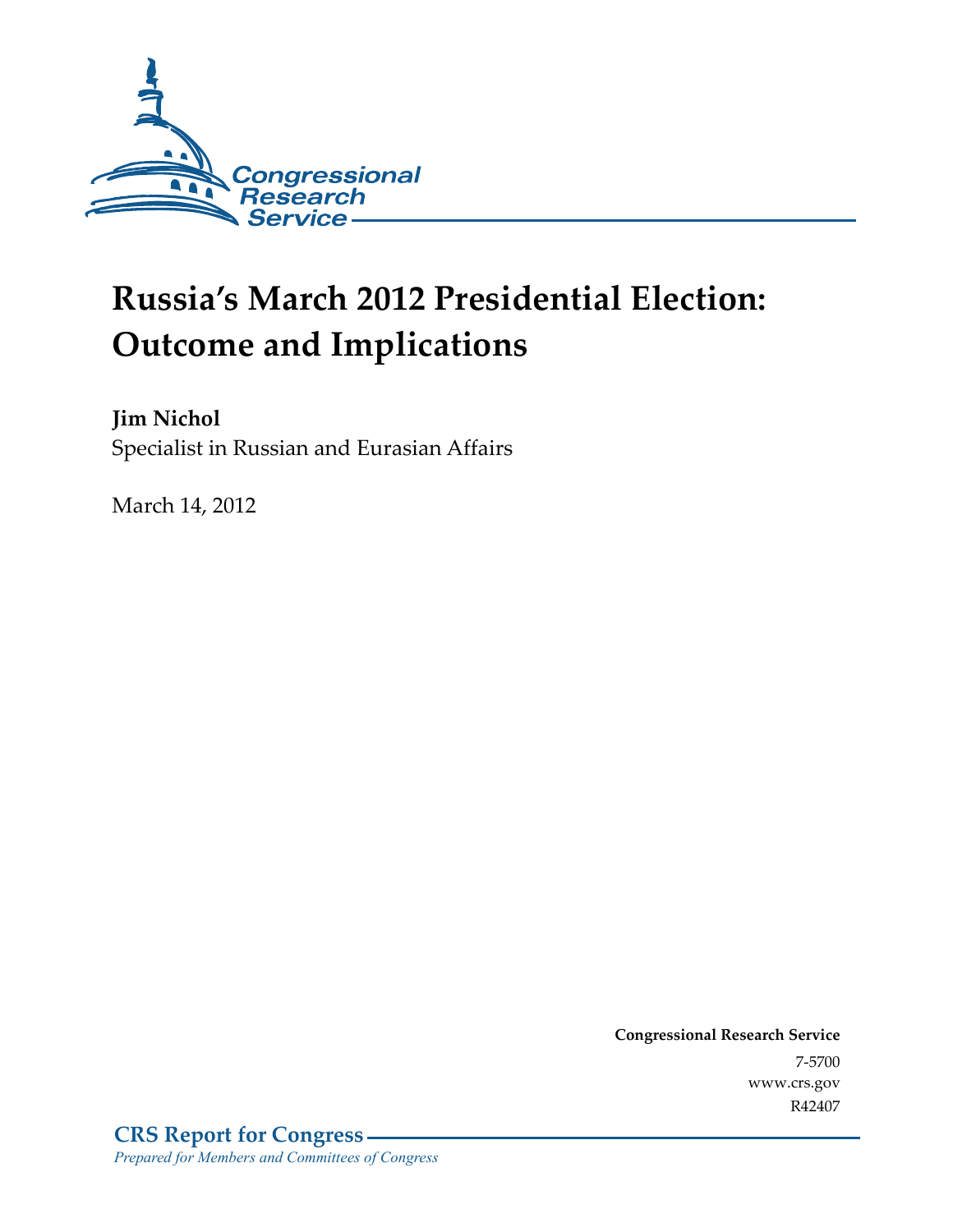## **Summary**

Challenges to Russia's democratic development have long been of concern to Congress as it has considered the course of U.S.-Russia cooperation. The Obama Administration has been critical of the apparently flawed Russian presidential election which took place on March 4, 2012, but has called for continued engagement with Russia and newly elected President Vladimir Putin on issues of mutual strategic concern. Some in Congress also have criticized the conduct of the election, but have endorsed continued engagement, while others have called for stepping back and reevaluating the Administration's engagement policy. Congress may consider the implications of another Putin presidency, lagging democratization, and human rights abuses in Russia as it debates possible future foreign assistance and trade legislation and other aspects of U.S.-Russia relations.

Five candidates were able to register for the March 4, 2012, presidential election. Of these, Prime Minister Putin had announced in September 2011 that he intended to switch positions with current President Dmitriy Medvedev, and return to the presidency for a third term. Three of the other four candidates—Communist Party head Gennadiy Zyuganov, Liberal Democratic Party head Vladimir Zhirinovskiy, and A Just Russia Party head Sergey Mironov—were nominated by parties with seats in the Duma. The remaining candidate, businessman Mikhail Prokhorov, was self-nominated and was required to gather 2 million signatures to register. Other prospective candidates dropped out or were disqualified on technical grounds by the Central Electoral Commission (CEC). Opposition Yabloko Party head Grigoriy Yavlinskiy was disqualified by the CEC on the grounds that over 5% of the signatures he gathered were invalid. Many critics argued that he was eliminated because he would have been the only *bona fide* opposition candidate on the ballot. Of the registered candidates running against Putin, all but Prokhorov had run in previous presidential elections and lost badly.

According to the final report of the CEC, Putin won 63.6% of 71.8 million votes cast, somewhat less than the 71.3% he had received in his last presidential election in 2004. In their preliminary report, monitors led by the Organization for Security and Cooperation in Europe (OSCE) concluded that the election was well organized but that there were several problems. Although the report did not state outright that the election was "not free and fair," some of the monitors at a press conference stated that they had not viewed it as free and fair. According to the report, Prime Minister Putin received an advantage in media coverage, and authorities mobilized local officials and resources to garner support for Putin. The OSCE monitors witnessed irregularities in votecounting in nearly one-third of the 98 polling stations visited and in about 15% of 72 higher-level territorial electoral commissions.

The initial protests after Putin's election by those who view the electoral process as tainted appeared smaller in size and number than after the Duma election. Authorities approved a protest rally in Pushkin Square in central Moscow on March 5, along with Putin victory rallies elsewhere in the city. After some of the protesters allegedly did not disperse after the time for the rally had elapsed, police forcibly intervened and reportedly detained up to 250 demonstrators, including activist Alexey Navalny, who later was released.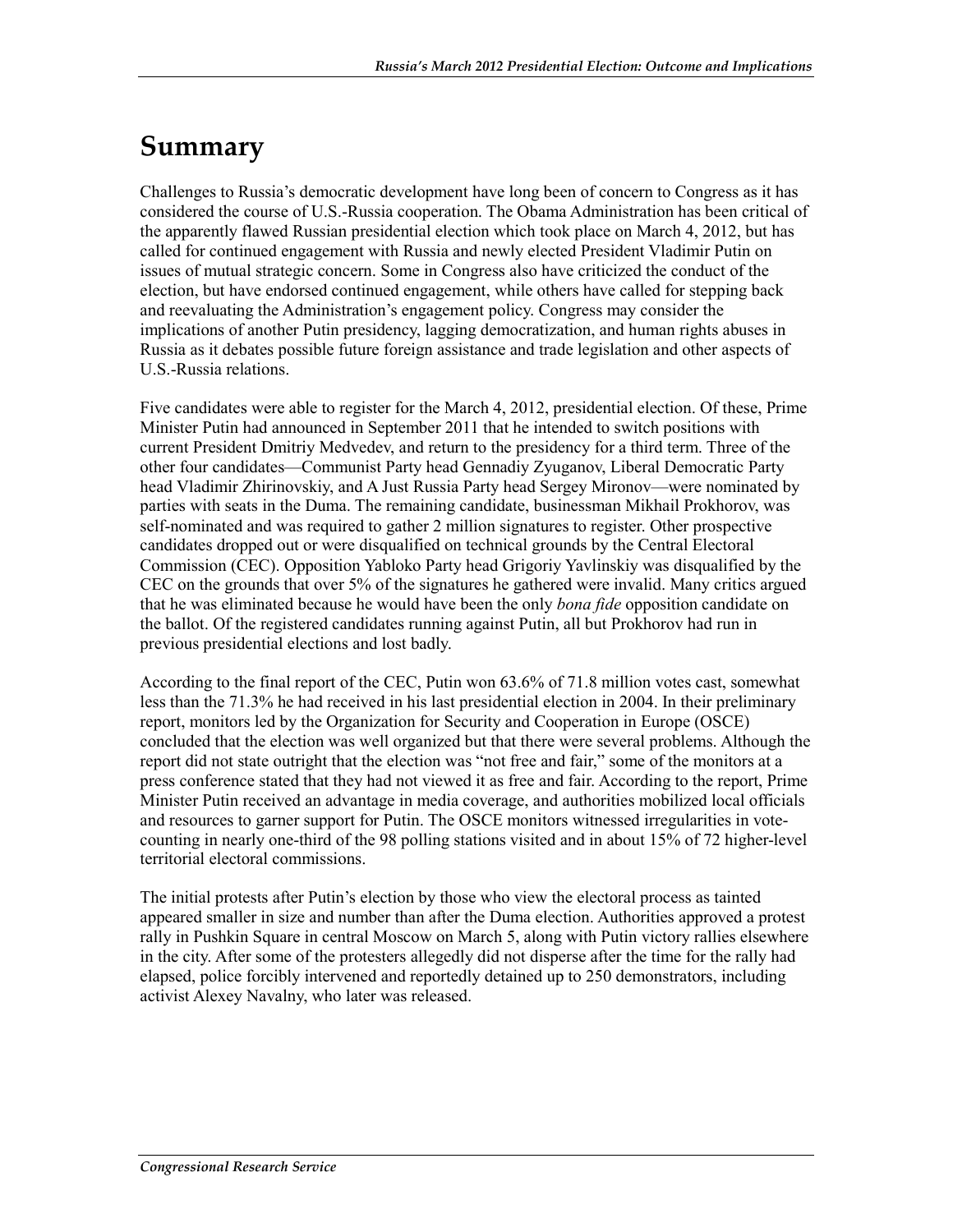## Contents

### **Tables**

|--|

#### Contacts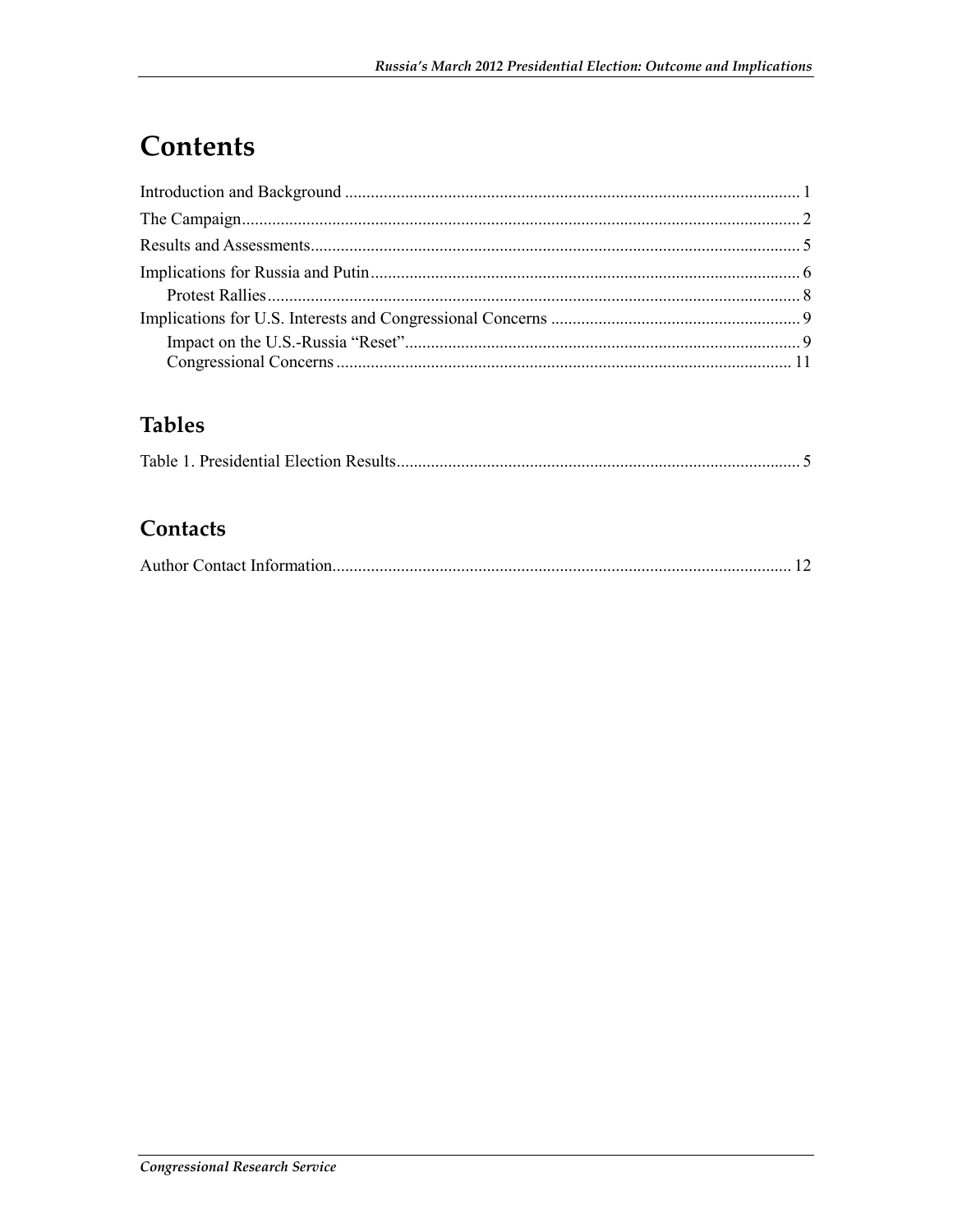## **Introduction and Background**

Challenges to Russia's democratic development have long been of concern to Congress as it has considered the course of U.S.-Russia cooperation. The Obama Administration has been critical of the apparently flawed Russian presidential election which took place on March 4, 2012, but has called for continued engagement with Russia and newly elected President Vladimir Putin on issues of mutual strategic concern. Some in Congress also have criticized the conduct of the election, but have endorsed continued engagement, while others have called for stepping back and reevaluating the Administration's engagement policy. Congress may consider the implications of another Putin presidency, lagging democratization, and human rights abuses in Russia as it debates possible future foreign assistance and trade legislation and other aspects of U.S.-Russia relations.

Former Russian President Vladimir Putin served two elected terms from 2000 to 2008, after which he was required to step down due to a constitutional limit to two *successive* terms. He endorsed his then-First Deputy Prime Minister Dmitriy Medvedev as his choice to be the next president. Medvedev was elected by a wide margin in March 2008, and upon taking office nominated Putin to be his prime minister. In September 2011, Prime Minister Putin and President Medvedev announced that they would exchange places so that Putin could re-assume the presidency. The two leaders claimed that they had agreed to consider this switch before Medvedev had been elected in  $2008$ .<sup>1</sup> This announcement created a great deal of resentment among many Russians who felt that a backroom deal had been foisted on them. The resentment was mostly low-key at first, but signs included polls showing growing dissatisfaction with Putin and Medvedev.

The trigger for wider open discontent was a December 2011 election to Russia's legislature, the Duma, that was widely viewed by many Russians as not free and fair.<sup>2</sup> Demonstrations against the election began even before the polls closed, and over the next few weeks, several protests of up to 100,000 or more people were held in Moscow and many other cities, the largest since before the collapse of the Soviet Union over 20 years ago. These protesters demanded that a new Duma election be held, but also called for a scheduled March 4, 2012, presidential election to be free and fair. At first, these protests appeared to shock the Putin government, leading to some arrests, but the government soon decided to permit the protest rallies as a means to "let off steam," and President Medvedev introduced some legislation that he claimed would enhance democratization in Russia in the future.

<sup>&</sup>lt;sup>1</sup> In an interview on March 1, 2012, Putin claimed that he and Medvedev had revisited the notion of the switch about a year ago, and the two had agreed that Putin had a higher popularity rating so should run for the presidency. Prime Minister of the Russian Federation, "Prime Minister Vladimir Putin Meets With Editors-in-chief of Leading Foreign Media Outlets," March 2, 2012..

<sup>2</sup> For background, see CRS Report R42118, *Russia's December 2011 Legislative Election: Outcome and Implications*, by Jim Nichol.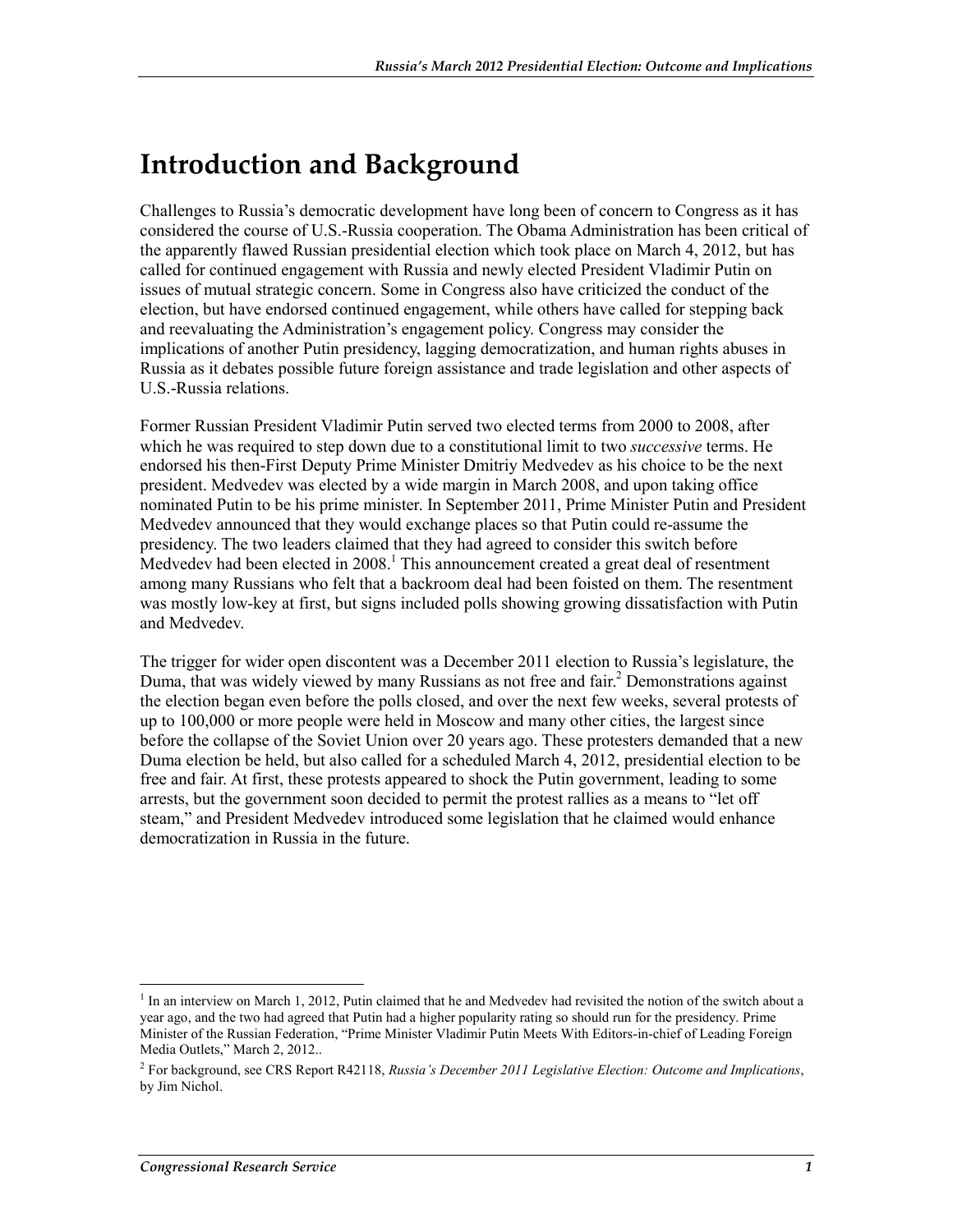## **The Campaign**

Five candidates were able to register for the March 4, 2012, presidential election. Four of the five candidates—Putin, Gennadiy Zyuganov, Vladimir Zhirinovskiy, and Sergey Mironov—were nominated by parties with seats in the Duma. According to the election rules, other prospective candidates from minor parties not represented in the Duma or self-nominated individuals were required to gather 2 million signatures of support, with no more that 50,000 in each of at least 40 regions nationwide, within about one month. Many analysts have viewed these and many other requirements imposed on prospective minor party and independent candidates as too restrictive and as limiting political participation.<sup>3</sup>

Of the 17 individuals who initially announced they would run for the presidency, some dropped out and many were disqualified on technical grounds by the Central Electoral Commission (CEC), and only three managed to submit signatures. Two out of the three—regional governor Dmitriy Mezentsev and opposition Yabloko Party head Grigoriy Yavlinskiy—were disqualified by the CEC on the grounds that over 5% of their signatures were invalid. The signatures of the third prospective candidate, businessman Mikhail Prokhorov, were deemed valid and he was placed on the ballot. According to some critics, Mezentsev was a "technical candidate," who was nominated only to ensure that if all other candidates withdrew from the election, Putin would still have an opponent as required under the electoral law. After Prokhorov was registered, however, Mezentsev was no longer needed and he was eliminated as a candidate, these critics claim. Yavlinskiy was deemed ineligible on the grounds that some signatures gathered electronically were not handwritten in *ink* and therefore were invalid. Many observers argued that he was eliminated because he would have been the only *bona fide* opposition candidate on the ballot.<sup>4</sup>

Of the registered candidates, all but Prokhorov had run in previous presidential elections and lost badly. Zyuganov and Zhirinovskiy had run several times. While he was speaker of the Federation Council (the upper legislative chamber), Mironov ran in the 2004 presidential election, where he praised Putin's policies. Prokhorov announced his candidacy just two days after a large opposition demonstration on December 10, 2011, raising speculation by some critics that he was urged to run by the government as a candidate who might attract the votes of some of the liberal protesters. According to polling, substantial percentages of prospective voters viewed all these candidates in a negative light and would never vote for them. For instance, over one-quarter of those polled stated that they would never vote for an "oligarch" like Prokhorov (he is said to be the third-richest man in Russia). These negative views greatly hampered the effectiveness of these candidates' campaign efforts, and many voters may well have voted for Putin as the "lesser evil," according to some observers.

Besides permitting protests "for free elections" as well as opposition presidential candidate meetings, the Medvedev-Putin government launched efforts to appeal to wavering if not disgruntled voters, including by offering opposition figures jobs and by making some changes in

<sup>3</sup> *First Statement of the Association Golos on the Results of the Long-Term Election Monitoring of the Local Elections and the Presidential Elections which are Scheduled for 4th March 2012: The Nomination and Registration of the Candidates*, Golos, January 30, 2012. Golos (Voice) is a Russian non-governmental organization founded in 2000 that advocates democratization and monitors elections.

<sup>&</sup>lt;sup>4</sup> "Guide to Russia's Presidential Election on 4 March 2012," BBC Monitoring, February 2, 2012; Moscow Times, December 15, 2011; Open Source Center, *Central Eurasia: Daily Report* (hereafter *CEDR*), December 14, 2011, Doc. No. CEP-950097.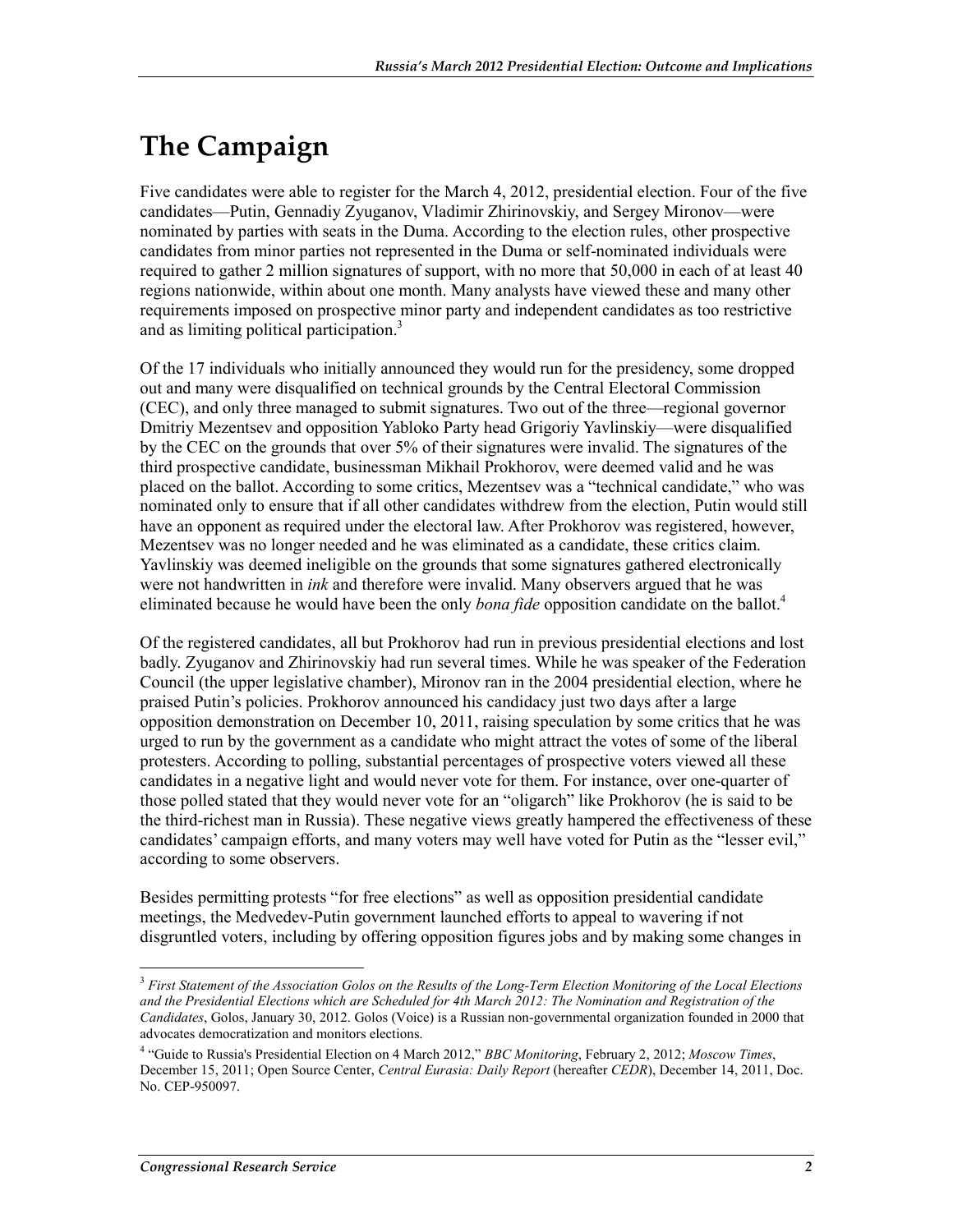government postings. Among the latter, Russia's ambassador to NATO, the nationalist Dmitriy Rogozin, was elevated to deputy prime minister in a seeming effort to attract the nationalist vote, according to some observers. Also, the Putin campaign orchestrated large-scale rallies, the most prominent of which was a pro-Putin demonstration on February 4 in Moscow aimed at rivaling the attendance at a "for free elections" rally, and a campaign rally in the Luzhniki stadium in Moscow on February 26, 2012. At this final campaign rally of the Putin campaign, some individuals reportedly had arrived by bus or train after trips lasting more than 24 hours, even though Putin's attendance at the rally was uncertain. The government claimed that over 130,000 supporters attended the rally, although the stadium's capacity is about 84,000.

In addition to these pro-Putin events, a wave of television shows was launched extolling Putin's rule and condemning alleged U.S. and opposition "subversion" against Russia. At the same time, authorities moved to harass and suppress independent vote monitoring groups, the Internet, and certain "old media" newspapers and broadcasters that the opposition relied on.

Putin refused to participate in televised debates with the other candidates, but appeared extensively on television in the guise of carrying out his duties as prime minister. Also, from mid-January through late February, he published seven long articles in major newspapers. These "election manifesto" articles covered such policy issues as ethnicity, the economy, democracy, socioeconomic problems, national security, and foreign policy. In the first overview article, Putin boasted that during his rule, he helped "deliver Russia from the blind alley of civil war, break the back of terrorism, restore the country's territorial integrity and constitutional order, and spark economic revival, giving us a decade distinguished by one of the world's fastest economic growth rates."<sup>5</sup> In the democracy article, he argued that there was no democracy in Russia in the 1990s, only "anarchy and oligarchy," but that under his rule in the 2000s, democracy had been established. He defined this democracy in terms of the rights of Russians to employment, free healthcare, and education, although he admitted that civil society recently had demanded more political participation. However, he warned against creating a contentious electoral environment of "buffoons" rather than one where "responsible" people are elected, and called for retaining a strong federal government if gubernatorial elections are reinstated. He also called for greater efforts to combat corruption, which he claimed had strengthened when young greedy people had moved into the civil service.<sup>6</sup> In general, the articles appeared to be a reiteration of existing policies and sentiments, rather than a forum for launching new initiatives, according to many observers<sup>7</sup>

Besides these efforts, Putin boosted or promised large increases in military and government pay, pensions, and student stipends. These benefits may have made many voters very receptive to his argument that they should elect him in order to preserve their benefits.

A major aspect of the shift in tactics by the Putin campaign involved blaming the United States and the West for the protests. This anti-Americanism aimed to define the election as a patriotic vote for Putin. After Secretary Clinton voiced criticism of the Duma election in early December

<sup>1</sup> <sup>5</sup> Prime Minister of the Russian Federation, "Russia Muscles Up: The Challenges We Must Rise to Face," January 16, 2012; "Democracy and the Quality of Government," February  $\vec{6}$ , 20112.

<sup>&</sup>lt;sup>6</sup> Prime Minister of the Russian Federation, "Prime Minister Vladimir Putin Meets With Editors-in-chief of Leading Foreign Media Outlets," March 2, 2012.

<sup>&</sup>lt;sup>7</sup> For commentary on the articles, see Pavel Felgenhauer, "Massive Repression of the Prodemocracy Opposition May Begin Next Week," *Eurasia Daily Monitor*, March 1, 2012.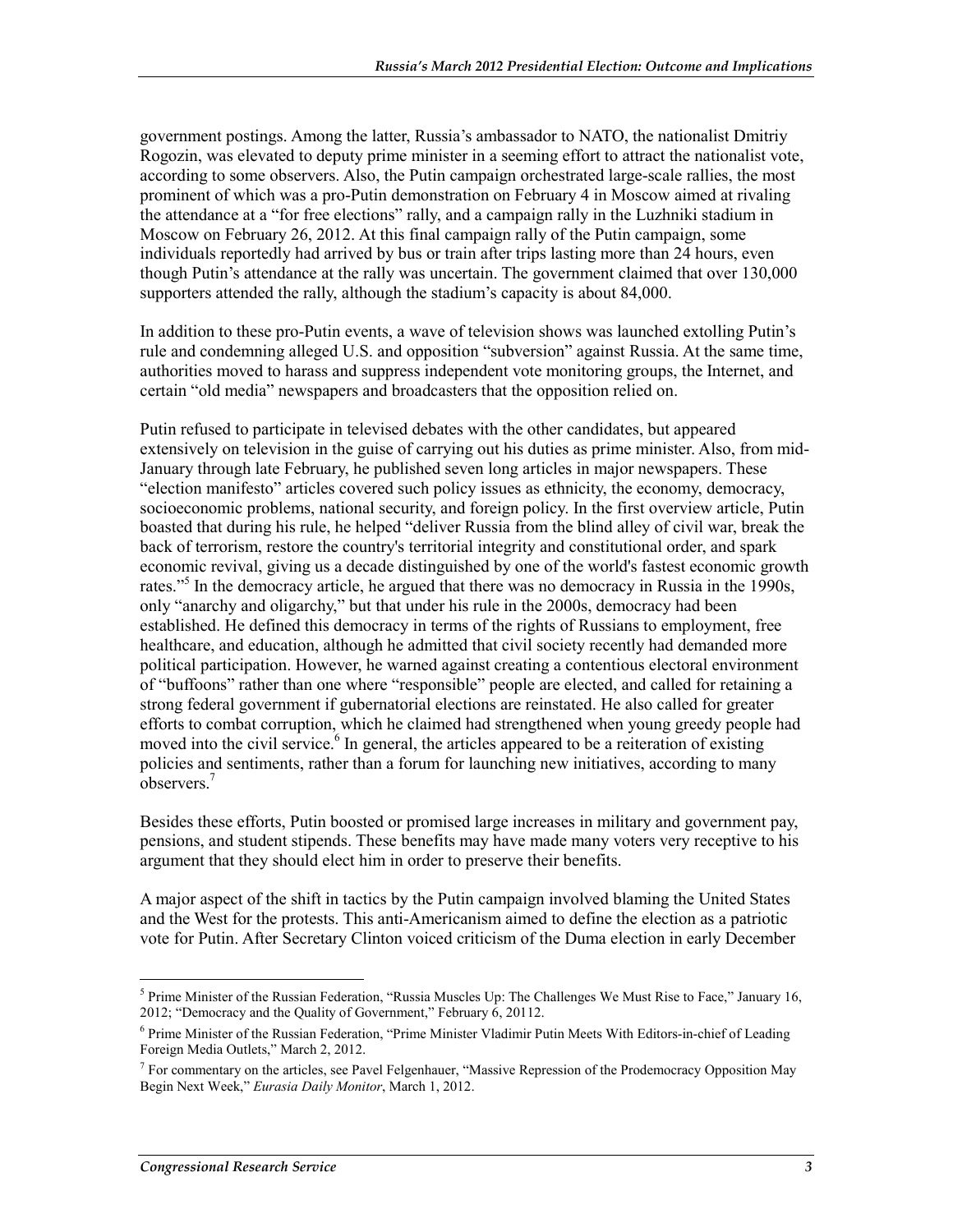2011, Putin accused her of "giving orders" for the launch of protests. Rogozin even asserted that Secretary Clinton and former Secretary Madeleine Albright wanted to destroy Russia in order to take over Siberia's mineral resources. At the campaign rally at the Luzhniki stadium on February 23, Putin urged voters "not to look abroad ... and not betray their motherland, but to stay with us, to work for [Russia's] benefit and its people. And love it the way we do."<sup>8</sup> This anti-American theme also was prominent in a number of supposedly non-partisan talk shows and "documentaries" aired on state-owned or controlled television.<sup>9</sup>

Several major Russian polling organizations are owned by the government or receive government contracts, so their objectivity was of concern, according to some observers. In particular, the prominent All-Russian Center for the Study of Public Opinion (known by its Russian acronym, VTsIOM), is state-owned. Some critics have argued that VTsIOM's polls were an announcement of what results the government planned for on election day. The government pointed to the polls as evidence that the results were valid and not due to ballot-box stuffing, according to these critics. They point to Putin's award of the Order for Services to the Fatherland to VTsIOM after the 2007-2008 election cycle as evidence of this collusion between the government and VTsIOM.<sup>10</sup> On February 27, the last permitted day to release polling results, VTsIOM estimated that Putin would garner nearly 59% of the vote, so that a second round of voting would not be necessary.

During the last few days before the election, the Putin government and campaign made several accusations that opposition politicians and other enemies of Putin were involved in criminal conspiracies. The most sensational was an announcement in late February that Ukrainian police had uncovered a plot by Chechen terrorists to assassinate Putin after the election. Other sensational accusations included those by Putin that oppositionist politicians planned to kill one of their own in order to blame the death on him, and another that oppositionists planned to stuff ballots marked with Putin's name into ballot boxes in order to declare that the election was illegitimate. The privately owned REN TV showed a program warning that if Putin was not elected, Russia would descend into civil war and destruction within a few months at the hands of the opposition.

In an attempt to convince the public that the election would be free and fair, Prime Minister Putin announced in mid-December 2011 that two webcams would be placed in each of about 94,500 polling places. Most of these were installed. Individuals who pre-registered were permitted to view the voting and vote-counting on-line (the latter after a delay until all polls were closed).

<sup>1</sup> <sup>8</sup> *Interfax*, December 8, 2011; *CEDR*, February 1, 2012, Doc. No. CEP-41001; February 23, 2012, Doc. No. CEP-950037.

<sup>9</sup> Some of these programs are discussed in "Facing Hell Without Putin," *RIA Novosti*, March 2, 2012.

<sup>10</sup> *CEDR*, April 28, 2008, Doc. No. CEP-18001.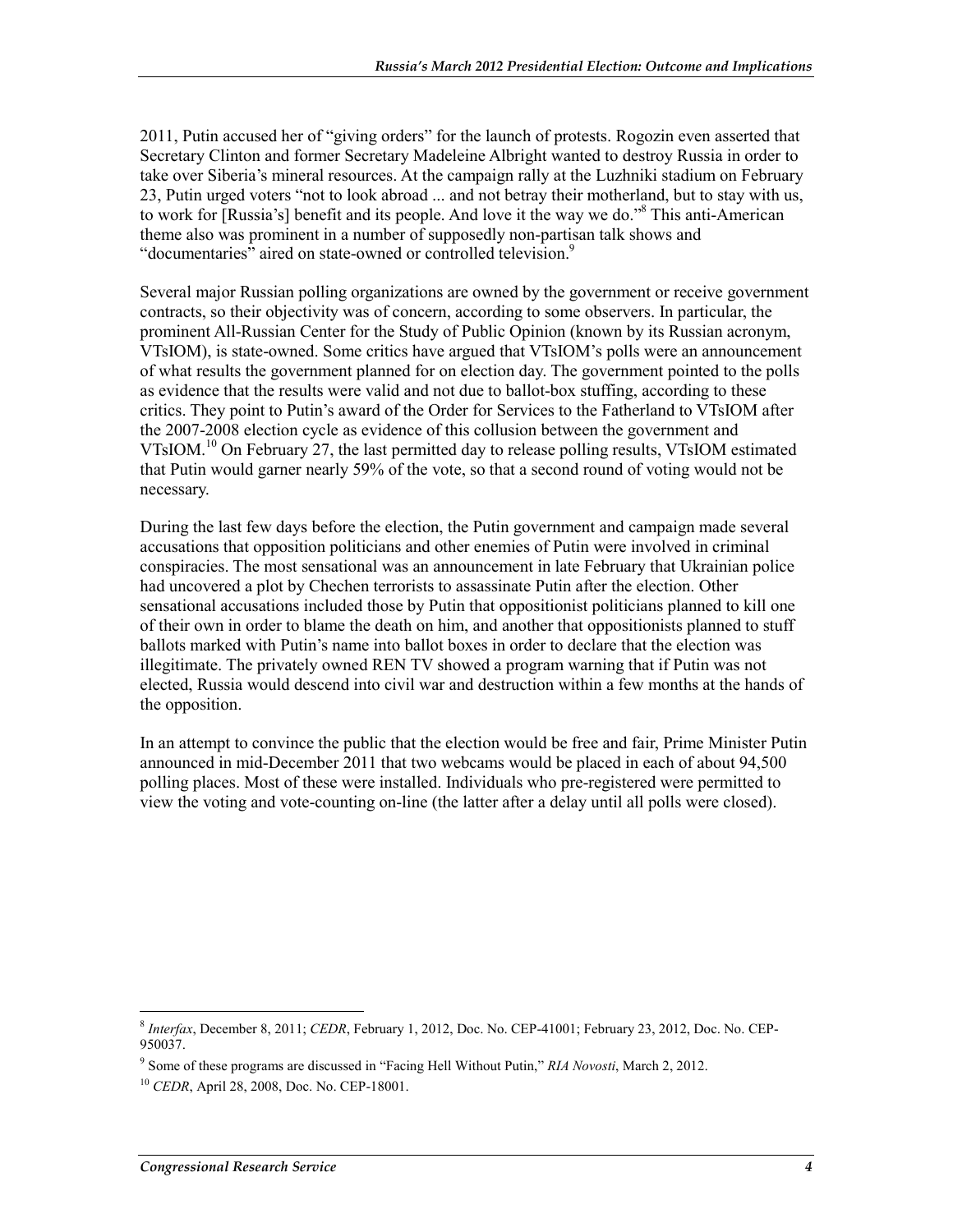| Candidate             | <b>Nominated by:</b>                         | <b>Percent of Vote</b> |
|-----------------------|----------------------------------------------|------------------------|
| Vladimir Putin        | United Russia Party                          | 63.6                   |
| Gennadiy Zyuganov     | Communist Party of the Russian<br>Federation | 17.18                  |
| Mikhail Prokhorov     | Self-Nominated                               | 7.98                   |
| Vladimir Zhirinovskiy | Liberal Democratic Party of Russia           | 6.22                   |
| Sergey Mironov        | A Just Russia Party                          | 3.85                   |

**Table 1. Presidential Election Results** 

### **Results and Assessments**

**Source:** Russian Central Electoral Commission, March 7, 2012.

Putin declared victory two hours after the polls closed and after about one-third of polling precincts had reported that he had received a sufficient vote for a first-round win. He and Medvedev hosted a large pre-planned outdoor victory rally and concert in Moscow (the pro-Putin crowds had gathered well before the last polling places in Russia had closed, which ostensibly is illegal). Putin proclaimed that the voters had rebuffed attempts to "break up the state and usurp power.... We proved that no one can impose on us.... We have won in open and honest battle."<sup>11</sup> Even before receiving or reviewing most reports of electoral violations, CEC head Vladimir Churov proclaimed just after the polls closed that only a tiny percentage would prove valid. He also declared that the election was the most "open, fair, transparent and decent presidential campaign" in the world.<sup>12</sup> Zhirinovskiy and Mironov immediately congratulated Putin for what they termed an honest win, but Zyuganov and Prokhorov alleged that electoral irregularities meant that the election was not free and fair. All but Zyuganov met with Putin on March 5, where a discussion of each candidate's platform proposals took place.

According to the final report of the CEC, Putin won 63.6% of 71.8 million votes cast, somewhat less than the 71.3% he had received in his last presidential election in 2004.<sup>13</sup> Some of Mironov's expected supporters instead may have voted for Prokhorov, reducing his result below that gained by his A Just Russia Party in the Duma election. Moscow was the only major city where Putin failed to get over 50% of the vote, even though there may have been a concerted effort to inflate Putin's vote count in the city, according to some reports.<sup>14</sup> Chechnya continued its tradition of reporting a high turnout (99.6%) and vote (99.8%) for Putin.

Thousands of irregularities were reported by independent Russian activists, including video of individuals allegedly admitting that they had been paid to vote repeatedly, and "hundreds" of buses parked in Moscow that allegedly had carried Putin's supporters into the city to inflate the voting results there for Putin. The performance of the webcams was uneven. Many were not

<sup>11</sup> Nick Morrison, "Russian Presidential Vote: Live Report," *Agence Presse France*, March 4, 2012.

<sup>12</sup> *Interfax*, March 4, 2012.

<sup>13</sup> For background, see CRS Report RS22831, *Russia's March 2008 Presidential Election: Outcome and Implications*, by Jim Nichol.

<sup>14 &</sup>quot;BBCM Analysis: 'Carousels' Run Rings Round Moscow Observers in Russian Poll," *BBC Monitoring*, March 5, 2012.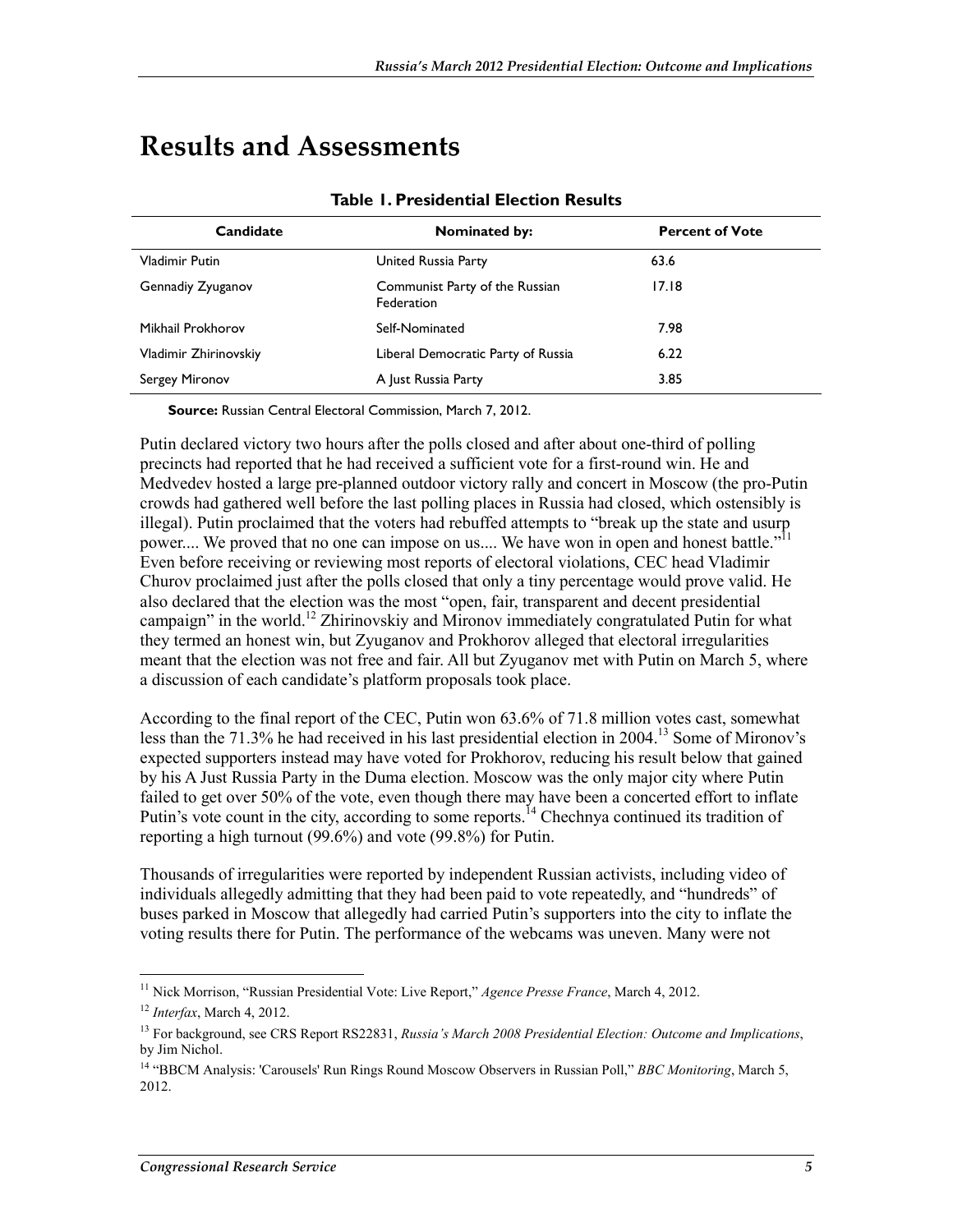focused on the ballot boxes or views were blocked, or they malfunctioned. The independent Golos (Voice) monitoring group reported the heavy use of "carousel voting," in which buses carried groups that voted at several polling places. Golos also reported the use of absentee ballots in government offices, institutions, and businesses that were gathered up and checked by supervisors to make sure that the employees had voted for Putin. Golos concluded in its preliminary report on the election that although there appeared to be somewhat fewer irregularities than during the Duma election, the presidential election was not free and fair. At a press conference, Golos also stated that its ballot count had given Putin just over 50% of the vote, giving him a win in the first round.<sup>15</sup> Russian physicist Sergey Shpilkin estimated that Putin may actually have received about 58% of the vote, with the official result inflated by ballot box stuffing, by inflating the voter turnout and allocating these votes to Putin, and by other means.<sup>16</sup>

In their preliminary report, the 262 monitors led by the Organization for Security and Cooperation in Europe (OSCE) concluded that the election was well organized but that there were several problems. Although the report did not state outright that the election was "not free and fair," some of the monitors at a press conference stated that they had not viewed it as free and fair.<sup>17</sup> According to the report, Prime Minister Putin received an advantage in media coverage, and authorities mobilized local officials and resources to garner support for Putin. The report also raised concerns that precinct polling place chairpersons generally appeared to belong to the ruling United Russia Party or were state employees. On the positive side, the OSCE reported that the government did not hinder demonstrators calling for fair elections, permitted many monitors at polling places, and installed webcams in most polling places. On election day, the OSCE monitors assessed voting positively overall in the over 1,000 polling places they visited, but witnessed irregularities in vote-counting in nearly one-third of the 98 polling stations visited and in about 15% of 72 higher-level territorial electoral commissions.<sup>18</sup>

### **Implications for Russia and Putin**

Putin (and outgoing President Medvedev) face rising dissatisfaction by many Russians with what are viewed as tainted elections, corruption, and other political and human rights problems. According to some Russian sociologists, about one-quarter of the Russian population belongs to the middle class and this portion could grow to one-third by the end of the decade. By this time, a majority of the working population will be middle class, they estimate. These individuals, including many business owners and private-sector employees, want a government that is not corrupt and follows the rule of law, these sociologists report.<sup>19</sup> Putin and other observers have pointed to this growing middle class as major participants in the protests that began after the

<sup>&</sup>lt;u>.</u> <sup>15</sup> *Domestic Monitoring of Elections of the President of the Russian Federation, 4 March 2012: Preliminary Report*, Golos, March 5, 2012; *CEDR*, March 5, 2012, Doc. No. CEP-950073 and Doc. No. CEP-950001; Alexander Kynev, "Election Falsification and its Limits: A Regional Comparison Ahead of the Presidential Elections," Golos, n.d.

<sup>16</sup> *CEDR*, March 9, 2012, Doc. No. CEP-9001.

 $17$  Several Russian officials stated that they considered the OSCE preliminary report more "balanced" than the remarks by the OSCE monitors given at the press conference.

<sup>18</sup> OSCE, *International Election Observation, Russian Federation, Presidential Election – 4 March 2012: Statement Of Preliminary Findings and Conclusions*, March 5, 2012; *Press Release: Russia's Presidential Election Marked by Unequal Campaign Conditions, Active Citizens' Engagement, International Observers Say*, March 5, 2012.

<sup>&</sup>lt;sup>19</sup> Sergey Belanovskiy, Mikhail Dmitriyev, Svetlana Misikhina, and Tatyana Omelchuk, "Socio-Economic Change and Political Transformation in Russia," Center for Strategic Research, November 7, 2011.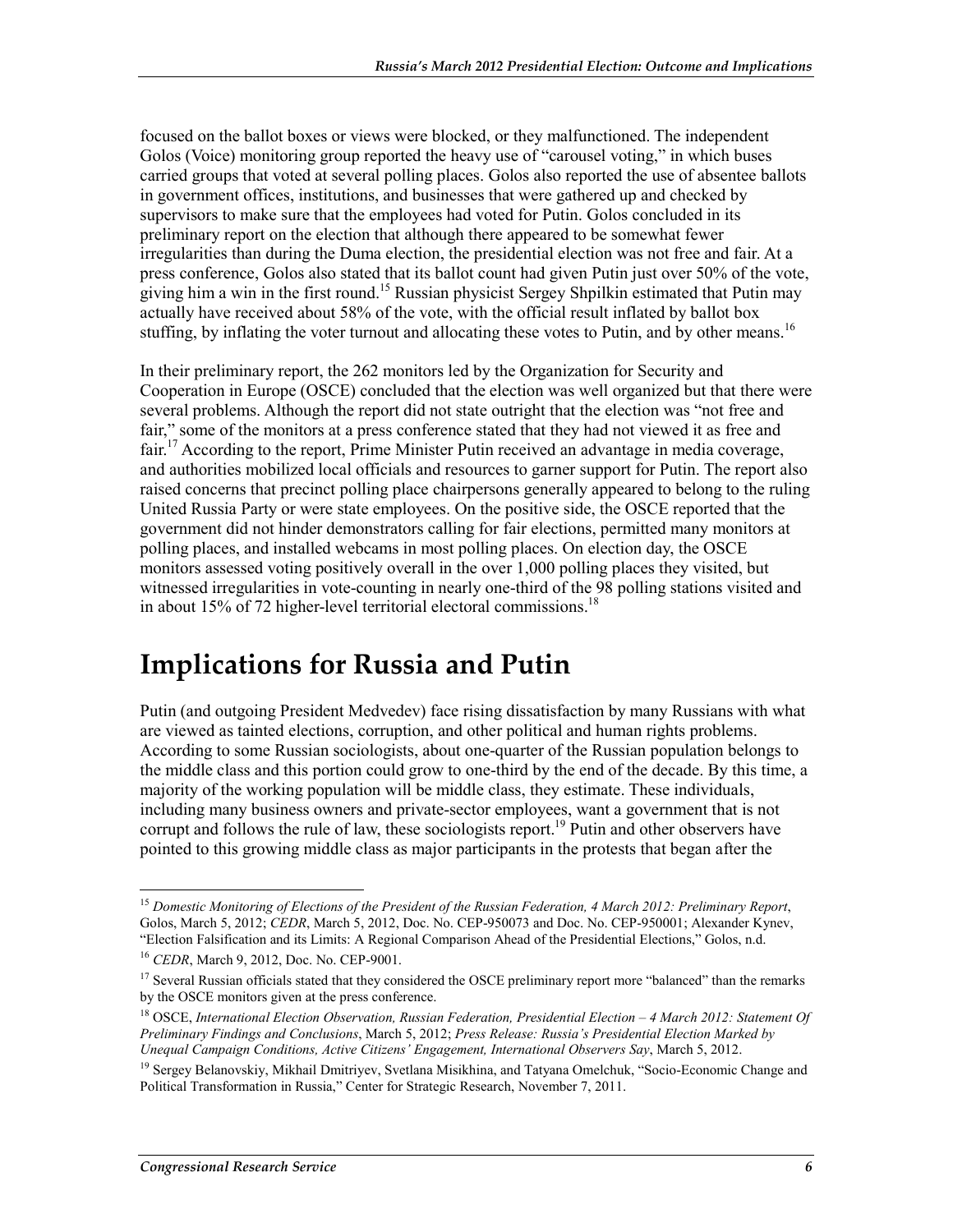Duma election. The fact that a large segment of this growing middle class lives in and around Moscow where Putin reportedly garnered a relatively low 47% of the vote should also raise concern for the long-term effectiveness of a new Putin presidency. To some small degree, Putin and Medvedev have become cognizant that this rising middle class increasingly will demand reforms and have already offered some accommodative gestures since the Duma election protests (see below).

A major question is whether a Putin presidency can implement substantial economic and democratic reforms. Some critics have argued that Putin is not attuned to making such reforms, and that he will face rising civil discontent during his third term in office. A few have warned darkly that he could be ousted.<sup>20</sup> Most observers discount such a scenario, however, but argue that Russian political and economic institutions and civil society will face substantial strains to adapt to the long-term demands of a modern global economy.<sup>21</sup>

Some observers have speculated that Putin may not follow through on his announced plans to nominate Medvedev as his prime minister. Alternatively, some of Medvedev's supporters have urged him not to become prime minister. Medvedev supporter Igor Yurgens has warned that Medvedev will be "torn apart" by the more conservative Putin appointees in the government, and suggested that the constitution be changed to name Medvedev vice president so that he could maintain more independence from Putin's non-reformist policies.<sup>22</sup> Most observers, however, believe that Medvedev will be confirmed as prime minister. On March 1, Putin stressed that he was running for president on the platform that Medvedev would be nominated as prime minister, and that voters would decide democratically on this "tandem."

Some observers suggest that a Prime Minister Medvedev would have substantial authority as a former president, so that the "tandem" would continue to operate much as it has over the past four years. According to this view, Putin would be unlikely to fire Prime Minister Medvedev, at least in the short term. However, prime ministers have been replaced by Putin (and former President Yeltsin) when the economy has declined.

Putin has stated that Medvedev as prime minister would continue to carry out initiatives he launched as president. Medvedev had announced several democratization initiatives in his state of the federation speech on December 22 that he stated were partly spurred by the protests (Putin, in contrast, has asserted that the protests had no bearing on these initiatives). These proposals have been submitted to the legislature for debate. One proposal was to restore gubernatorial elections, which Putin had abolished in 2004. Putin voiced qualms about this initiative, requesting that he retain control over who may run in such elections, and the draft bill reportedly contains such a provision. Another vague proposal by Medvedev was to increase the openness of legislative elections, which some observers had hoped would include the restoration of constituency races and the possibility of self-nominated candidates (Putin had abolished these in 2005). The bill submitted to the Duma, however, called for altering electoral procedures so that voters in 225 new districts would select a party list with identifiable local candidates. Golos researchers have termed

<sup>1</sup> <sup>20</sup> Leonid Gozman, Talk, "Psychology of Revolt in Russia Today and the Future," Center for Strategic and International Studies, February 27, 2012.

<sup>21</sup> Philip Hanson, James Nixey, Lilia Shevtsova and Andrew Wood, *Putin Again: Implications for Russia and the West*, Chatham House, February 2012.

<sup>22</sup> *Interfax*, February 6, 2012; *CEDR*, February 23, 2012, Doc. No. CEP-46005 and Doc. No. CEP-950109.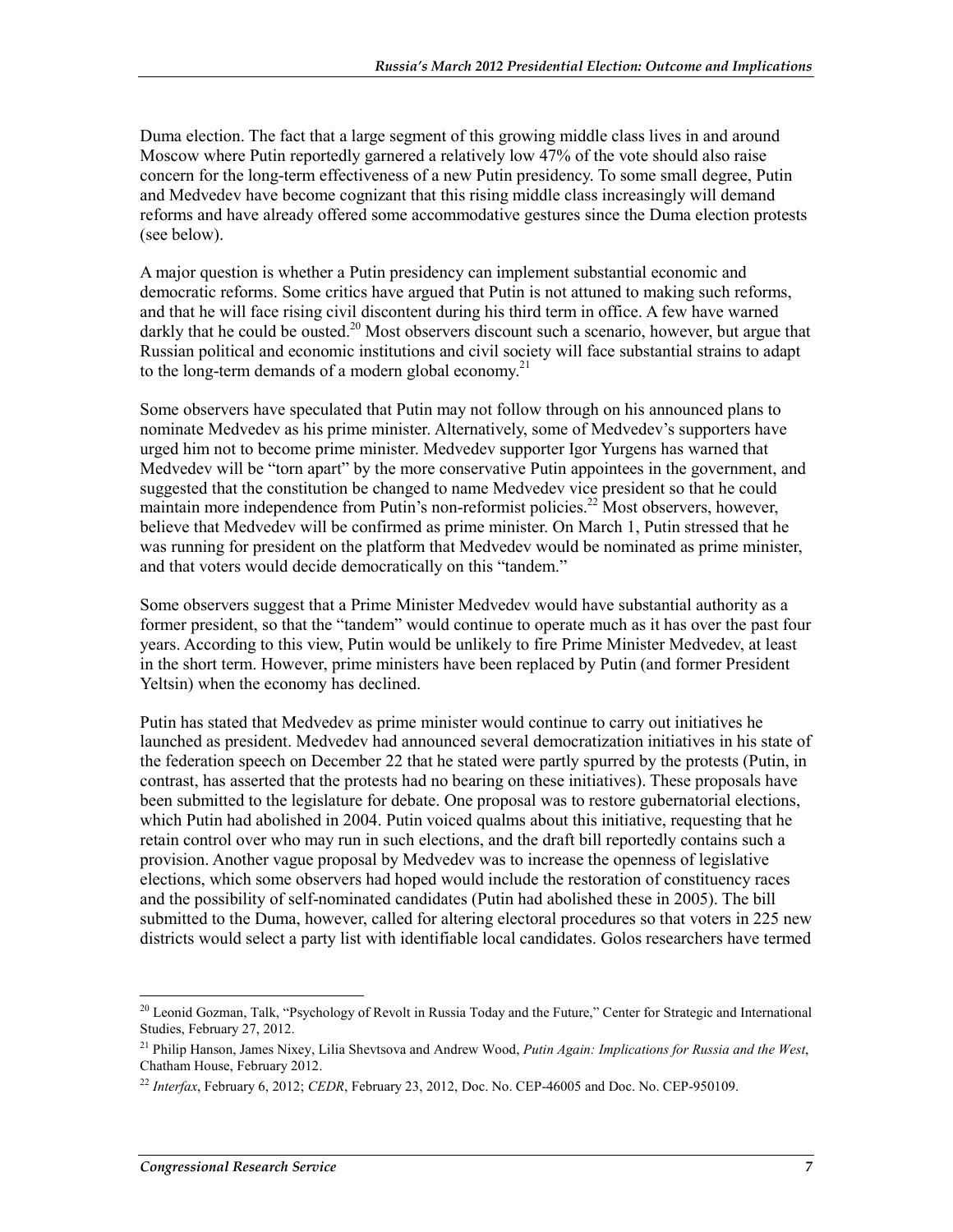these two bills disappointing "propaganda" exercises.<sup>23</sup> Another bill may prove more reformist, however, by greatly reducing the registration requirements for new parties, which may permit many currently unrepresented interests in society to participate in political life.

On March 5, Medvedev directed the prosecutor general to review businessman/oligarch Mikhail Khodorkovskiy's conviction and that of 30 other prisoners who had been highlighted by opposition politician Boris Nemtsov as "political prisoners" during a meeting with Medvedev on February 20. He also ordered the Prosecutor General to examine the mid-2011 denial of party registration to the Party of People's Freedom.

#### **Protest Rallies**

The initial protests after Putin's election by those who view the electoral process as tainted appeared smaller in size and number than after the Duma election. Authorities approved a protest rally in Pushkin Square in central Moscow on March 5, along with Putin victory rallies elsewhere in the city. Some youth activists involved in the victory rallies reportedly stated that they were ready to fight against "provocations" by the protesters. After some of the protesters allegedly did not disperse after the time for the rally had elapsed, police forcibly intervened and reportedly detained up to 250 demonstrators, including activists Alexey Navalny, Sergey Udaltsov, and Ilya Yashin, who later were released. At a protest rally in St. Petersburg, reportedly 300 people were detained. Small protest rallies reportedly numbering up to several hundred people occurred in several other cities of Russia. Putin victory rallies reportedly attended by 1,000-7,000 people also were held in several cities across Russia on March 5.

A "for free elections" protest rally was held in Moscow on March 10, attended by 10,000-25,000 people. After the rally some protesters attempted a march and were temporarily detained, including Udaltsov. Some other small protest rallies reportedly numbering 350 or less people took place elsewhere in Russia on the same day. The Communist Party has planned to hold protests against the election in coming weeks. Some observers have discerned a lessening turnout at the protests. Some advocates of "right wing" democratization among the protesters, such as Yavlinskiy, have called for shifting the focus from rallies to organizing new or revitalized opposition political parties. Udaltsov, who represents the "left wing" nationalists among the protesters, has disagreed, however, arguing that unauthorized protests should continue as one means to pressure the authorities. Among other initiatives, Mironov has called for a change in electoral law to again permit party blocs, so that A Just Russia Party could join with the Communist Party to form a new social democratic coalition. Business interests appeared to welcome Prokhorov's third-place showing and his indication that he would continue a role in politics by forming a party, a proposal that also was endorsed by Putin on March 5. It remains to be seen whether the impetus to create and strengthen civil society organizations will be sustained, particularly if a new Putin administration cracks down on such efforts.

<sup>&</sup>lt;u>.</u> <sup>23</sup> Arkadiy Lyubarev and Alexander Kynev, "A Draft Law, Thrown Together Out of Necessity," Golos, n.d.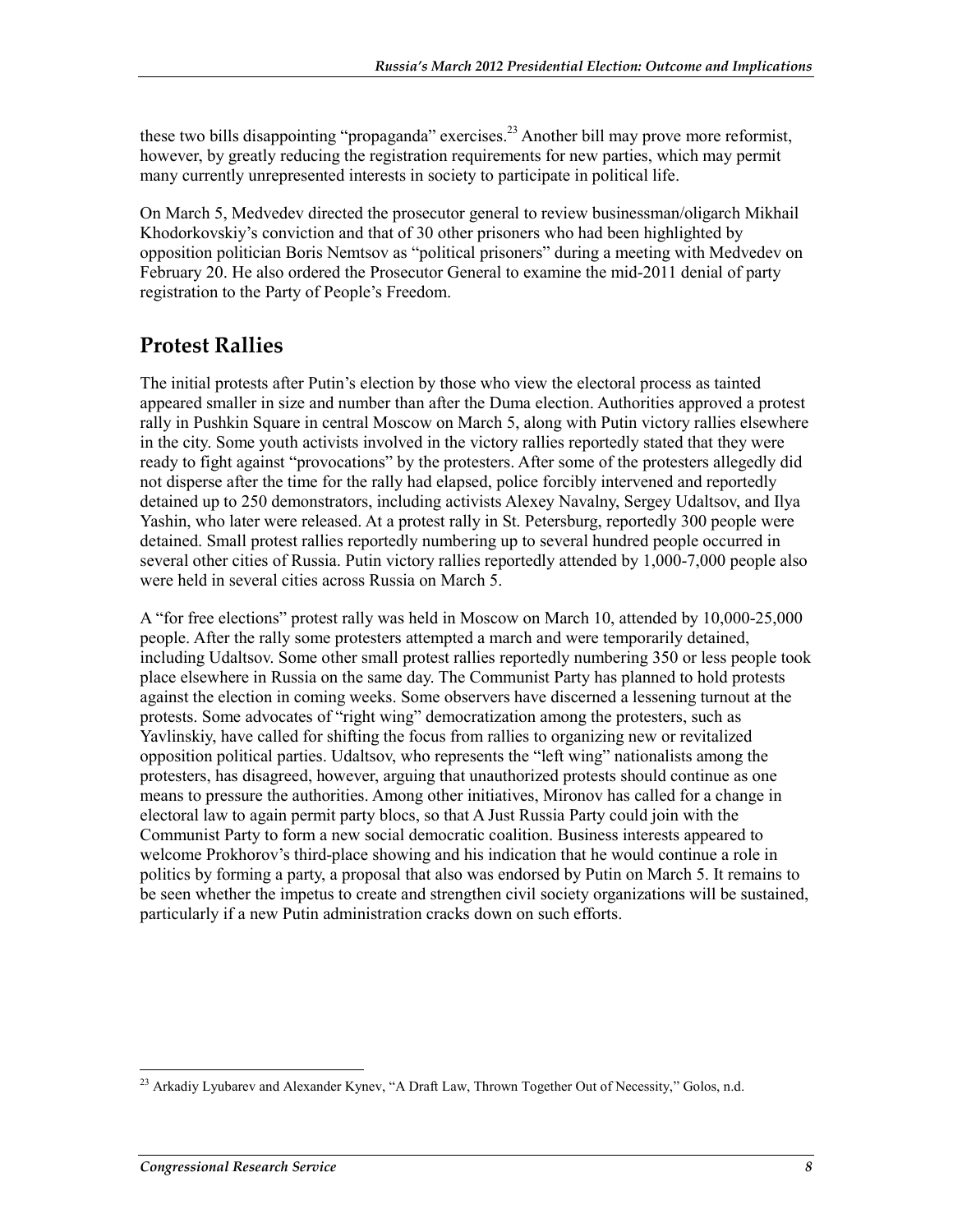## **Implications for U.S. Interests and Congressional Concerns**

The day after the election, the State Department issued a statement that the United States "looks forward to working with the President-elect after ... he is sworn in." The statement pointed to the results of the preliminary report of the OSCE in stating that the "election had a clear winner with an absolute majority," but also urged the Russian government to address shortcomings mentioned in the report. The statement hailed the large number of Russian citizens who turned out to monitor the election, held rallies, and otherwise "express[ed] their views peacefully," and also praised the intentions of the government to improve the political system by re-introducing gubernatorial elections, simplifying party registration, and making other reforms.<sup>24</sup> On March 9, 2012, President Obama telephoned President-elect Putin to congratulate him on his electoral victory, and stated that he looked forward to meeting him at Camp David, Maryland, in May 2012 (see below).

Other Western governments appeared to take similar viewpoints. The European Union's High Representative Catherine Ashton on March 5 "took note" of Putin's "clear victory," and praised the significant level of civic engagement in the election. At the same time, she urged Russian authorities to address shortcomings mentioned in the OSCE report. She stated that the "EU looks forward to working with the incoming Russian President" to implement pledges of economic and political reforms.<sup>25</sup>

#### **Impact on the U.S.-Russia "Reset"**

The Administration has pointed to successes of the U.S.-Russia "reset" of relations as including approval by Russia in 2009 for the land and air transit of military supplies to support U.S. and NATO forces in Afghanistan, and cooperation in approving a U.N. Security Council (UNSC) resolution in 2010 tightening sanctions on Iran, as well as the signing of the START Treaty and the work to gain Russia's invitation at the end of 2011 to join the World Trade Organization.

It is possible that the anti-Americanism exhibited by Putin during the campaign could put a strain on future cooperation under the U.S.-Russia "reset," particularly if the opposition protests continue in Russia into the summer and are met by a government crackdown and continuing anti-American statements. Soon after he arrived in Moscow in December 2011, new U.S. Ambassador Michael McFaul was accused on state-owned television of providing orders and money to some opposition politicians with whom he had met. However, he has reported that he has had fruitful meetings with Russian officials since this criticism. One positive sign is that various meetings of the working groups of the U.S.-Russia Bilateral Presidential Commission have continued in recent weeks.

Another positive sign is that Russian officials have stated that cooperation on the transit of supplies to support U.S. and NATO operations in Afghanistan will not be linked to other issues in

<sup>24</sup> U.S. Department of State, *Press Statement: Presidential Elections in Russia*, March 5, 2012.

<sup>&</sup>lt;sup>25</sup> The Council of the European Union, *Statement by Catherine Ashton, High Representative of the European Union, on the Presidential Elections in Russian on 4 March 2012*, March 5, 2012.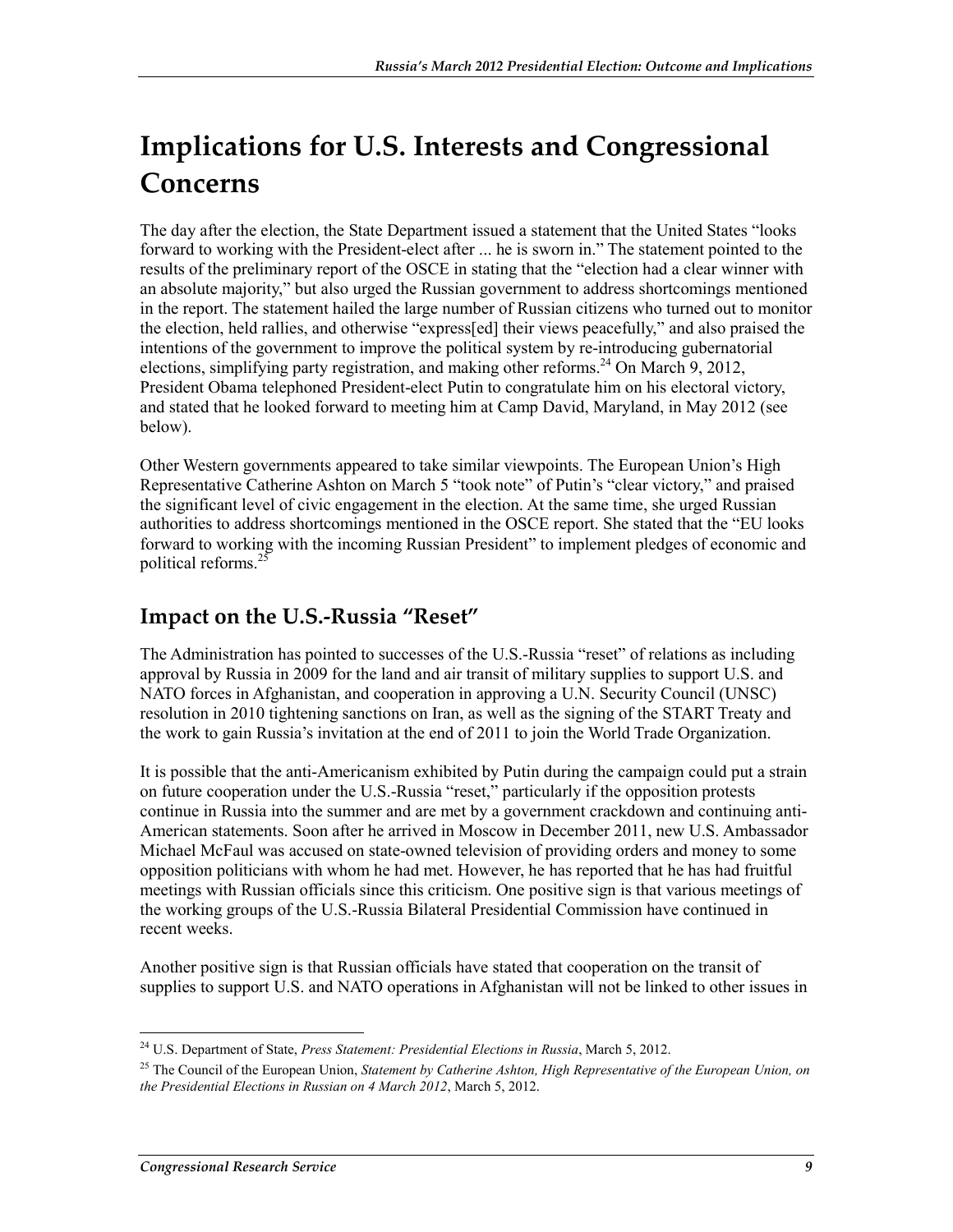U.S.-Russia relations. Russia continues to support this transit because U.S. and NATO efforts help stanch terrorist threats aimed at Russia emanating from Afghanistan.

On other U.S.-Russia foreign policy issues, differences have remained or emerged in recent months. The United States, for example, continues to call for Russia to withdraw its troops from occupied areas of Georgia, to which Moscow thus far has failed to respond.

In early 2011, Russia abstained on a UNSC resolution calling for a "no-fly zone" to protect civilians in Libya. The United States and Russia viewed this abstention as support for the U.S.- Russia reset, but almost immediately Russia denounced NATO actions in Libya as aimed at "regime change," and proclaimed that it would not support another UNSC resolution tightening sanctions on Iran, viewing it as a further "regime change" attempt. Russia has used the same rationale in vetoing UNSC resolutions on Syria. Secretary Clinton termed the February Russian veto "despicable."<sup>26</sup> Russia is a major arms supplier to Syria and has a Mediterranean naval docking facility at Tartus (although it is seldom used). Although the Putin-Medvedev "tandem" defended the veto, it faced Russian domestic as well as international criticism. Members of Congress have criticized Russia's veto of the Syria resolution; and S.Res. 370, introduced by Senator Robert Casey, condemns Russia for supplying arms to Syria.

On February 24, Putin rejected an argument that U.S.-Russia relations were "cooling off," stating that "I don't think we are seeing a cooling.... We have a constant dialogue - we dislike some of the things our colleagues are doing, they don't like some things we are doing. But in general we have built a partnership over the key issues on the international agenda."<sup>27</sup> Similarly, in an interview with Western media on March 1, Putin praised the U.S.-Russia reset as "useful," pointing to the START Treaty and WTO accession, and stated that he had warm relations with President Obama, whom he viewed as desiring good U.S.-Russia relations.<sup>28</sup> During President Obama's March 9, 2012, telephone conversation with President-elect Putin, President Obama "highlighted achievements in U.S.-Russia relations over the past three years," and the two "agreed that the successful reset in relations should be built upon during the coming years.<sup> $29$ </sup>

Soon after his inauguration on May 7, Putin is expected to attend the Group of 8 (G-8) industrialized nations meeting at Camp David, Maryland, on May 19-20, just before a NATO summit meeting, scheduled to be held in Chicago. The Administration has suggested that Obama and Putin may hold a summit on the sidelines of the G-8 meeting. Some observers have warned that if European missile defense issues remain contentious at the time of this NATO Summit, Putin may deliver a harsh anti-U.S. speech. On February 24, 2012, one Russian official appeared to urge Putin to indicate readiness before the Camp David and Chicago meetings for "serious talks" on missile defense and nuclear issues with the United States.<sup>30</sup> Deputy Foreign Minister

<sup>&</sup>lt;u>.</u> 26 U.S. Department of State, *Press Availability on the Meeting of the Friends of the Syrian People: Remarks, Hillary Rodham Clinton*, February 24, 2012.

<sup>27</sup> Prime Minister of the Russian Federation. *Transcript: Prime Minister Vladimir Putin Meets with Experts in Sarov to Discuss Global Threats to National Security, Strengthening Russia's Defenses and Enhancing the Combat Readiness of its Armed Forces*, February 24, 2012

<sup>&</sup>lt;sup>28</sup> Prime Minister of the Russian Federation, "Prime Minister Vladimir Putin Meets With Editors-in-chief of Leading Foreign Media Outlets," March 2, 2012; John Stackhouse, "Putin Backs Away from Assad Regime," *News and Mail*, March 2, 2012; *RIA-Novosti*, March 2, 2012.

<sup>&</sup>lt;sup>29</sup> The White House, Office of the Press Secretary, *Readout of the President's Call with President-Elect Putin*, March 9, 2012.

<sup>30</sup> Prime Minister of the Russian Federation. *Transcript: Prime Minister Vladimir Putin Meets with Experts in Sarov to*  (continued...)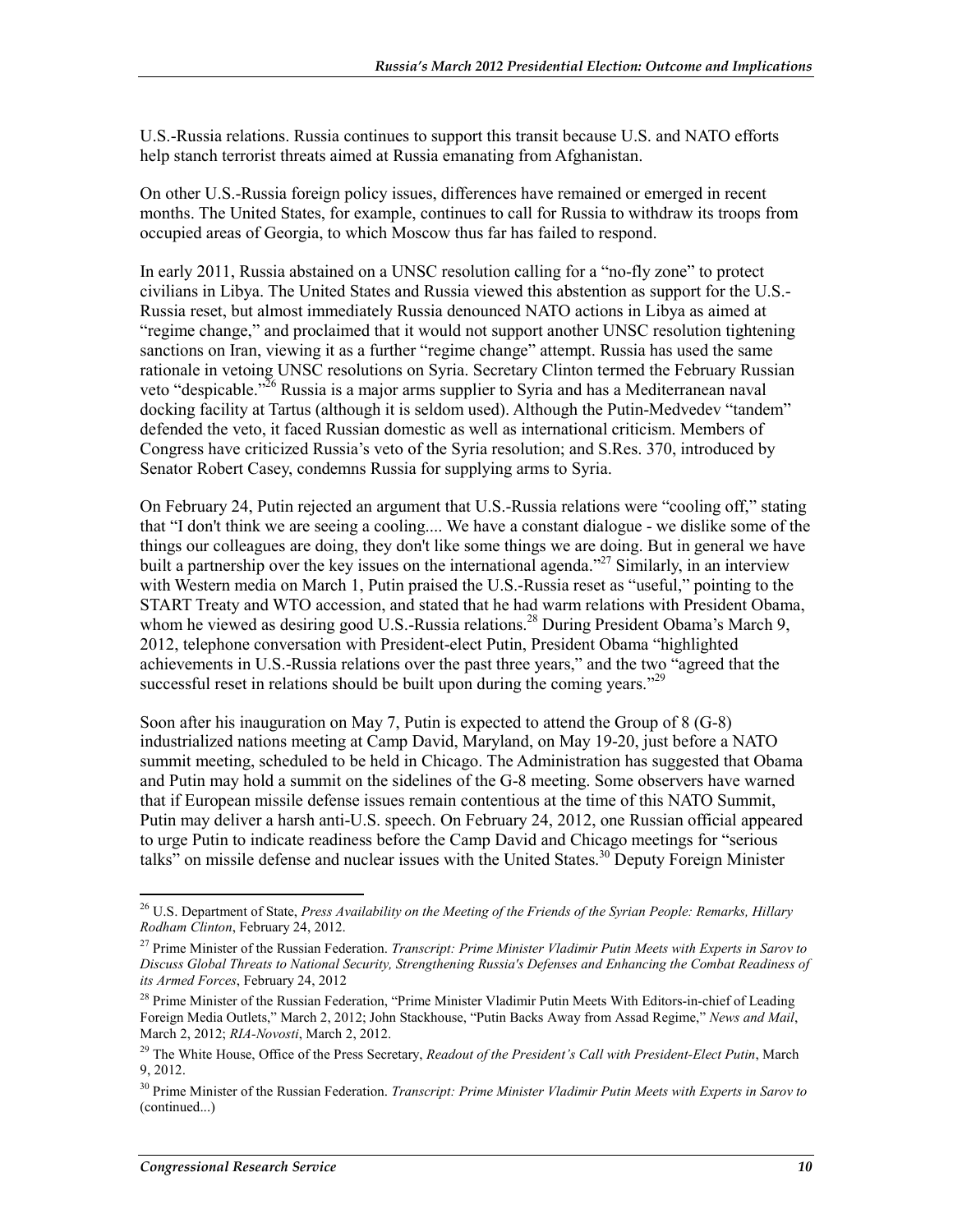Sergey Ryabkov indicated on February 29 that a decision on attending the NATO Summit awaited the election and movement on missile defense issues. Russian media reported in early March that a lack of progress on missile defense made it unlikely that a NATO-Russia Council meeting would be held in Chicago, and speculated that Putin may not attend the NATO Summit.

A mostly positive assessment of near-term U.S.-Russia relations was given by Director of National Intelligence James Clapper in testimony to Congress in late January on worldwide threats. Clapper suggested that there would be "more continuity than change" in Russian domestic and foreign policy over the next year under a Putin presidency. He projected that Putin would not reverse the course of U.S.-Russian relations, but they might be more "challenging" since Putin has an "instinctive distrust of U.S. intentions."<sup>31</sup>

### **Congressional Concerns**

Challenges to Russia's democratic development have long been of concern to Congress as it has considered the course of U.S.-Russia cooperation on matters of mutual strategic interest and as it has monitored problematic human rights cases. Among these concerns, many Members have condemned Russia's invasion of Georgia in 2008, the death of lawyer Sergey Magnitskiy after being detained and tortured in a Russian prison in 2009, and the re-sentencing of businessman/oligarch Mikhail Khodorkovskiy in 2010 to several more years in prison. Recent legislation includes the Senate and House versions of the Magnitskiy Rule of Law bills, which would impose a visa ban and an asset freeze on human rights abusers, and a provision in the National Defense Authorization Act of 2012 (P.L. 112-81), signed into law on December 31, 2011, that calls for a plan to provide defensive weaponry to Georgia.

The Administration's foreign assistance budget for FY2013 submitted to Congress in February 2012 requests \$52 million for Russia, most of it aimed to continue support for democratization, and the Administration additionally has notified Congress of plans to create a \$50 million fund to further support these efforts. Some observers have suggested that since Putin has condemned such aid as interference in Russia's internal affairs, he may tighten restrictions on such aid for nongovernmental organizations or even ban some aid activities.

Ongoing congressional concerns about democratization, human rights, and trade will continue and may have been heightened by the Russian election outcome. During his trip to Russia in late February 2012 to discuss U.S. trade prospects ahead of hearings on Russia's accession to the World Trade Organization (WTO), Senate Finance Committee Chairman Max Baucus stressed that the growth of U.S. trade and investment would be facilitated by further democratization. Russia's legislature will give approval for the ratification of WTO accession by mid-2012. Congress may consider whether to grant Permanent Normal Trade Relations (PNTR) to Russia and to lift the applicability of the so-called Jackson-Vanik provisions of the Trade Act of 1974 to

<sup>(...</sup>continued)

*Discuss Global Threats to National Security, Strengthening Russia's Defenses and Enhancing the Combat Readiness of its Armed Forces*, February 24, 2012.

<sup>31</sup> U.S. Senate, Select Committee on Intelligence, *Statement for the Record on the Worldwide Threat Assessment of the US Intelligence Community,* James R. Clapper, Director of National Intelligence, January 31, 2012.